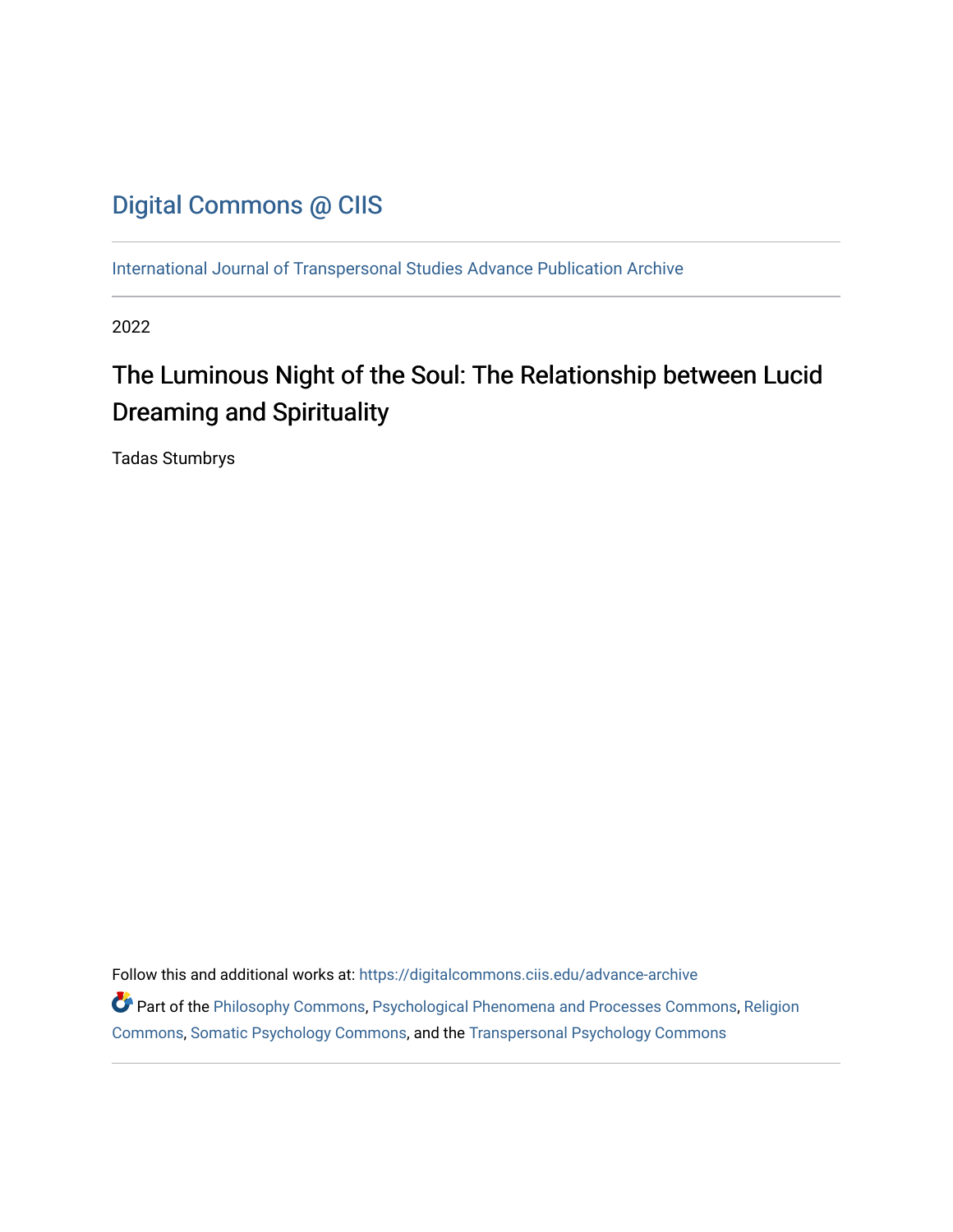# **The Luminous Night of the Soul: The Relationship between Lucid Dreaming and Spirituality**

# *Tadas Stumbrys*

Alef Trust Vilnius University Wirral, England, UK Vilnius, Lithuania

Lucid dreams, in which the dreamers are aware that they are dreaming, can be a source of spiritual and mystical experiences. This empirical study aimed to explore the relationship between lucid dreaming and spirituality, taking into account the role of mystical lucid dream experience, in an online sample of 471 respondents, 95% of whom had lucid dream experience and 65% were frequent lucid dreamers. The findings support the relationship between lucid dreaming and spirituality: spiritual transcendence was positively associated with both lucid dream frequency and mystical lucid dream experiences. Thus having recurrent lucid dreams and mystical experiences in them may foster spiritual growth, rendering lucid dreaming possibly a viable spiritual practice, especially within the secular context. However, the correlative nature of the present research does not imply causality and further longitudinal research confirming this is needed.

## **Keywords:** *lucid dreams; spirituality; spiritual transcendence; mystical experience*

From earliest times, dreams fascinated humanity<br>as a source of inspiration and mystery. They<br>were the probable source of religious cognitions<br>(McNamara & Bulkeley, 2015) by presenting direct Trom earliest times, dreams fascinated humanity as a source of inspiration and mystery. They were the probable source of religious cognitions evidence of a spirit realm, disembodied spirits, afterlife (by meeting deceased relatives) and by providing direct contact with the supernatural/ Transcendent. Dreaming itself can be considered a spiritual practice (Bulkeley, 1996), both within more traditional religious domains and more secular spirituality which is increasingly prominent in the modern world.

While most dreams are retrospective experiences that can be pondered only after awakening from a different—ordinary waking state of consciousness, in some dreams the dreamers can become aware that they are dreaming while they are dreaming, so they can consciously experience and volitionally act upon their dream experience while it is unfolding. Such dreams are called lucid dreams (LaBerge, 1985). Sleep laboratory research shows that lucid dreams predominantly occur during the rapid eye movement (REM) stage of sleep and can be verified on the sleep recording by volitional eye movements (LaBerge et al., 1986), though they could also arise during non-REM stage 1 and non-REM stage 2 of sleep (Mota-Rolim et al., 2015; Stumbrys & Erlacher, 2012). Lucidity in dreams is associated with the reactivation of the prefrontal brain areas (Stumbrys et al., 2013b), which are relatively dormant during non-lucid REM dreaming, and this reactivation empowers insight and metacognition in the dream state. Although frequent lucid dreaming is a rare ability, a fairly recent meta-analysis indicates that about 55% of individuals have experienced it at least once in their lifetime and about 23% have lucid dreams on a regular basis—once a month or more frequently (Saunders et al., 2016).

Generally, lucid dreams are positive and empowering experiences leading to increased mood after awakening (Stocks et al., 2020; Stumbrys & Erlacher, 2016) and contributing to overall well-being and personal growth (Doll et al., 2009; Konkoly & Burke, 2019). Whereas many lucid dreamers use their lucid dreams primarily for fun and wish fulfilment, lucid dreams are also used for overcoming fears or nightmares (de Macêdo et al., 2019), solving waking-life problems, creative inspiration, skill training, physical and mental healing, spiritual experiences and meditation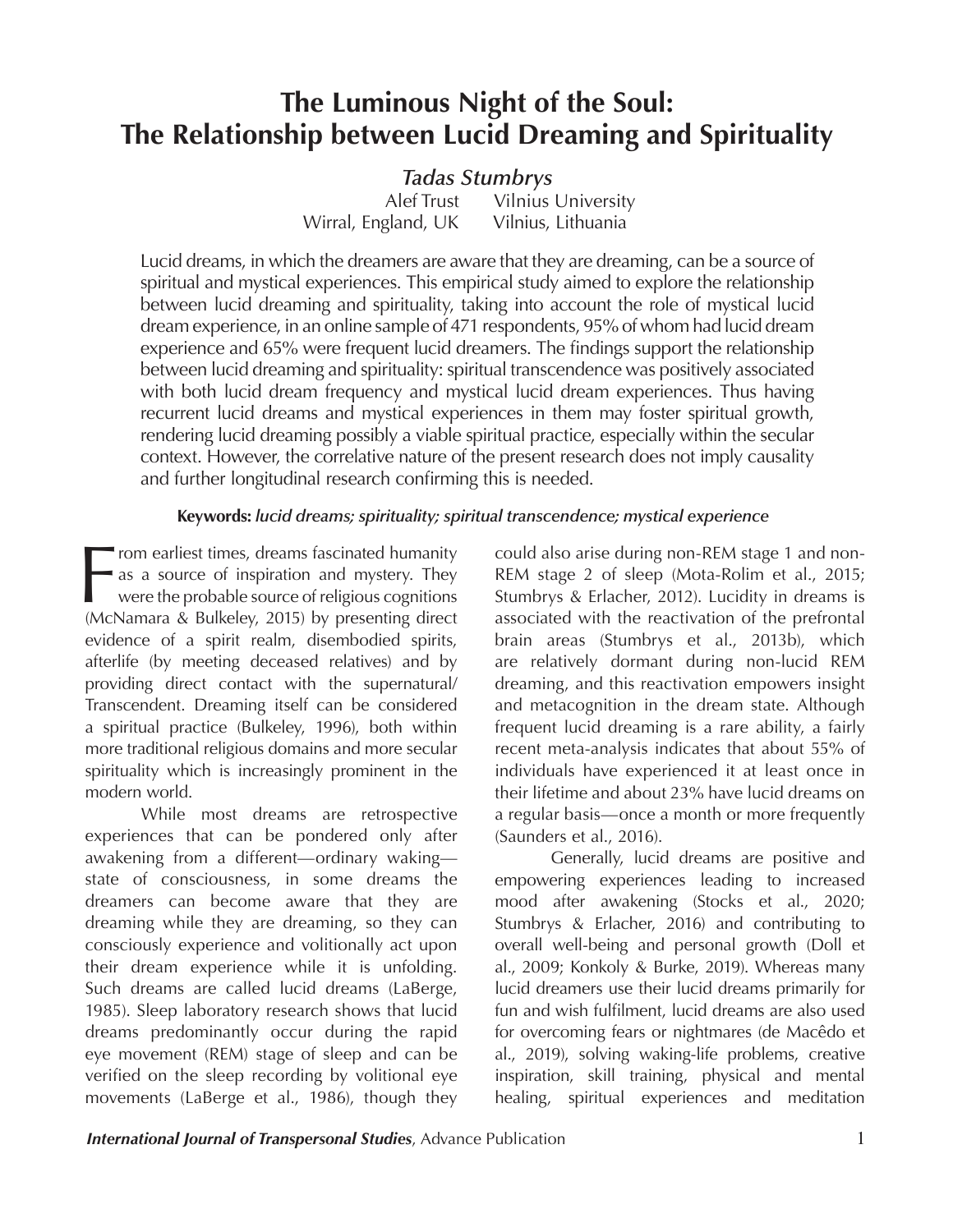(Schädlich & Erlacher, 2012; Stumbrys & Erlacher, 2016).

A study by Stumbrys and Erlacher (2016) with a sample of 357 lucid dreamers found that 153 of them (42.9%) used their lucid dreaming for seeking spiritual experiences, though not very frequently (in 8.1% of their lucid dreams). Whereas the lucid dream state can be considered a transpersonal experience in itself (Stumbrys, 2018a), it can also serve as a gateway to facilitate further transpersonal and mystical experiences (Mota-Rolim et al., 2020).

In a study by Bogzaran (1990), 77 lucid dreamers were invited to seek and experience the Divine in the lucid dream state and 35 succeeded. Interestingly, the experiences of the Divine in the lucid dream state fitted the preconceptions of lucid dreamers: Those who thought of the Divine as personal mostly experienced it in a personalized form (e.g., Christ, Buddha), while those who considered it impersonal, perceived it as an impersonal concept (e.g., all-encompassing energy, formless). The strategies of lucid dreamers varied; some were actively searching for the Divine in lucid dreams, while others were passively waiting for the Divine to appear. Their intention seemed to be the key in facilitating the occurrence of such experience.

In another more recent study, Esser (2014) invited 13 lucid dreamers to incubate kundalini (purported dormant "subtle energy" that is locked at the base of the spine and can be "awakened") and non-dual awareness (experiential unity without the subject-object distinction). Ten participants were successful in experiencing kundalini in the lucid dream state. For some, the kundalini experience even extended into the waking state. Most felt kundalini to be the Divine, and five participants experienced non-duality, also feeling that in some way their experiences were connected to ultimate reality. Three-month and one-year follow-up interviews with the participants revealed that these experiences influenced a deeper sense of psychospiritual wellbeing in them. Kelzer (2014) similarly reported that mystical experiences in lucid dreams can have profound transformative effects, which may last for a number of years.

Lucid dreaming is used as a spiritual practice in the Tibetan tradition of dream yoga (Norbu, 1992; Wangyal, 1998), an advanced tantric practice of Dzogchen ("Great Perfection") based on the tenet that reality, including the individual, is already complete and perfect and one needs just to recognise it for what it truly is, namely, *rigpa* – non-dual awareness. The main goal of dream yoga practice thus is to achieve and maintain rigpa in the dream state and ultimately to remain in this non-dual awareness across the entire wakefulness-sleep cycle (Wangyal, 1998). The adepts generally proceed through several stages of dream yoga practice (Tarab Tulku, 2000): First, they learn to become lucid in dream; then they aim to gain proficiency and control over the lucid dream state; the further aim is to develop the flexibility of mind by breaking up illusions of duality within the dream state; and finally they venture beyond dream appearances "to merge with the unity of the subtle body/mind" (p. 282).

The evidence thus suggests that lucid dreaming may facilitate spiritual growth and a deeper sense of spiritual awareness in its practitioners, with one of the possible pathways for this via having mystical experiences in lucid dreams. The systematic research on the relationship between lucid dreaming and spirituality, however, is lacking.

### **Study**

The present study aimed to quantitatively assess this relationship in a large pool of participants who are predominantly lucid dreamers using a cross-sectional correlational design. To encompass various expressions of spirituality (Davis et al., 2015), both within religious and secular contexts, a notion of spiritual transcendence emphasising "a personal search for connection with a larger sacredness" (Piedmont, 1999, p. 989) was employed to operationalize spirituality, which also showed cross-cultural generalizability in previous research (Piedmont, 2007; Piedmont & Leach, 2002). In addition, the possible role of mystical lucid dream experience was assessed. The mystical experience was considered in accordance with a phenomenological common core model of Stace (1960) that there is a universal core to mystical experience relatively independent of its interpretation, adapting a classic measure developed by Hood (1975).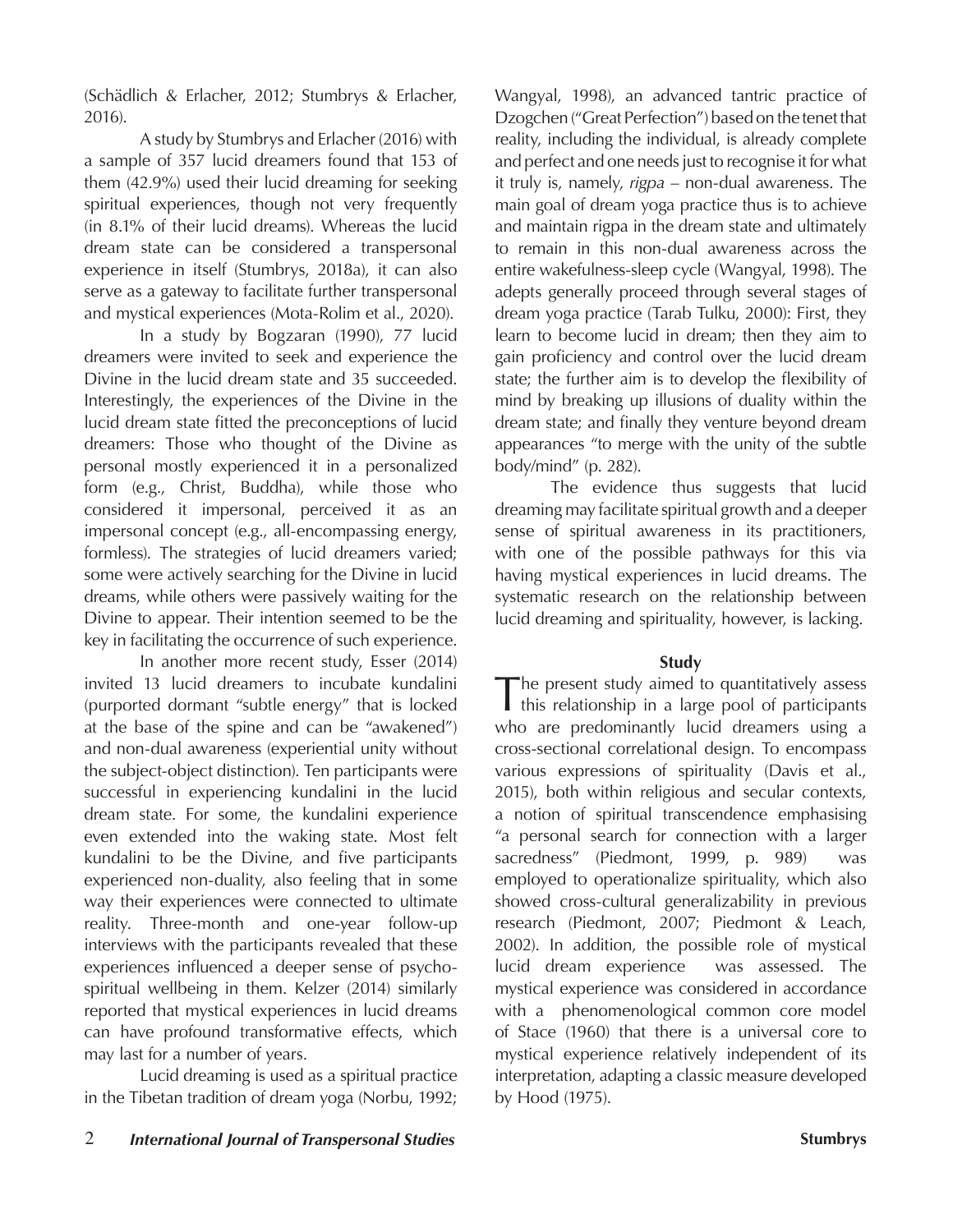#### **Participants**

There were no specific requirements for participation in the study, except to be 18 years or more in order to provide legal informed consent. The study was conducted in English.

#### **Instruments**

Self-report measures were used to gather data on dream and lucid dream frequency, participant spirituality, and mystical experiences associated with the lucid dream state.

*Frequency of dreams and lucid dreams.* The respondents were asked to estimate their overall dream recall frequency on a seven-point scale (0 – *never*; 1 - *less than once a month*; 2 - *about once a month*; 3 – *twice or three times a month*; 4 - *about once a week*; 5 – *several times a week*; 6 – *almost every morning*) which was shown to have a good re-test reliability in previous research (*r*=.85; *p*<.001; *N*=198; Schredl, 2004). In order to obtain units of mornings per week, the scale was recoded using the class means:  $0 \rightarrow 0$ ,  $1 \rightarrow 0.125$ ,  $2 \rightarrow 0.25$ ,  $3 \rightarrow$ 0.625,  $4 \rightarrow 1.0$ ,  $5 \rightarrow 3.5$ ,  $6 \rightarrow 6.5$  (Schredl, 2004). Similarly, the participants were asked to estimate their lucid dream frequency on an eight-point scale (0 – *never*; 1 – *less than once a year*; 2 – *about once a year*; 3 – *about 2 to 4 times a year*; 4 – *about once a month*; 5 – *about 2 to 3 times a month*; 6 – *about once a week*; 7 – *several times a week*), which also showed a good re-test reliability  $(r = .89; p < .001;$  $N = 93$ ; Stumbrys et al., 2013a). To ensure a clear understanding of the phenomenon, a brief definition was provided: "In a lucid dream one is aware that one is dreaming during the dream. Thus, it is possible to wake up deliberately, to influence the action of the dream actively or to observe the course of the dream passively". To obtain units in frequency per month, the scale was recoded using the class means:  $0 \rightarrow 0$ ,  $1 \rightarrow 0.042, 2 \rightarrow 0.083, 3 \rightarrow 0.25, 4 \rightarrow 1.0, 5 \rightarrow 2.5,$  $6 \rightarrow 4.0$ ,  $7 \rightarrow 18.0$  (Stumbrys et al., 2013a).

**Spirituality.** The Spiritual Transcendence Scale (STS, Piedmont, 1999) was used to assess spirituality. STS consists of 24 items rated on a five-point scale (1 – *strongly agree* to 5 – *strongly disagree*) summing at three subscales: Universality (a belief in the unitive nature of life), Prayer Fulfilment (feelings of joy and contentment resulting from prayer/meditation) and Connectedness (a sense of responsibility and connection to others). The internal reliability (Cronbach's ) in the present sample for the entire scale (.94) and for the subscales (Universality: .92; Prayer Fulfilment: .89; Connectedness: .71) was acceptable.

*Mystical lucid dream experience.* An adapted version of Mysticism Scale (M Scale, Hood, 1975) was used to assess the mystical experience in the lucid dream state. The modification involved framing the statements in relation to the experiences within lucid dreams specifically rather than in relation to the overall experiences. For example, the statement "I have had an experience which was both timeless and spaceless" was reframed to "I have had an experience in lucid dreams which was both timeless and spaceless." The M scale is derived from Stace's (1960) common criteria of mysticism and includes 32 items (half of them negatively worded) scored on a five-point scale (1 – *definitely not true* to 5 – *definitely true*). It has a three-factor structure, compatible with the conceptual work of Stace: Extrovertive Mysticism, Introvertive Mysticism and Interpretation (Hood et al., 1993; Streib et al., 2021). The internal reliability (Cronbach's ) in the present sample for the entire scale (.95) and for the subscales (Extrovertive Mysticism: .90, Introvertive Mysticism: .88; Interpretation: .89) was good.

#### **Recruitment**

The online questionnaire was developed using the open-source survey software tool LimeSurvey and was hosted securely on the author's personal website. The questionnaire had a generic title "Survey on lucid dreams and related experiences" without specific references to spirituality and included a broad range of questions and research instruments unrelated to spirituality (reported elsewhere: Stumbrys, 2018b, 2021). The questionnaire was anonymous, but respondents had an opportunity to provide their email addresses if they were interested in the findings or in participating in future research on lucid dreaming. The email address was also used to minimize the risk of multiple responses. The survey was distributed via various social media (e.g., Facebook, Reddit) groups and online discussion forums (e.g., DreamViews, World of Lucid Dreaming, LD4All) related to lucid dreaming, as well as sent out to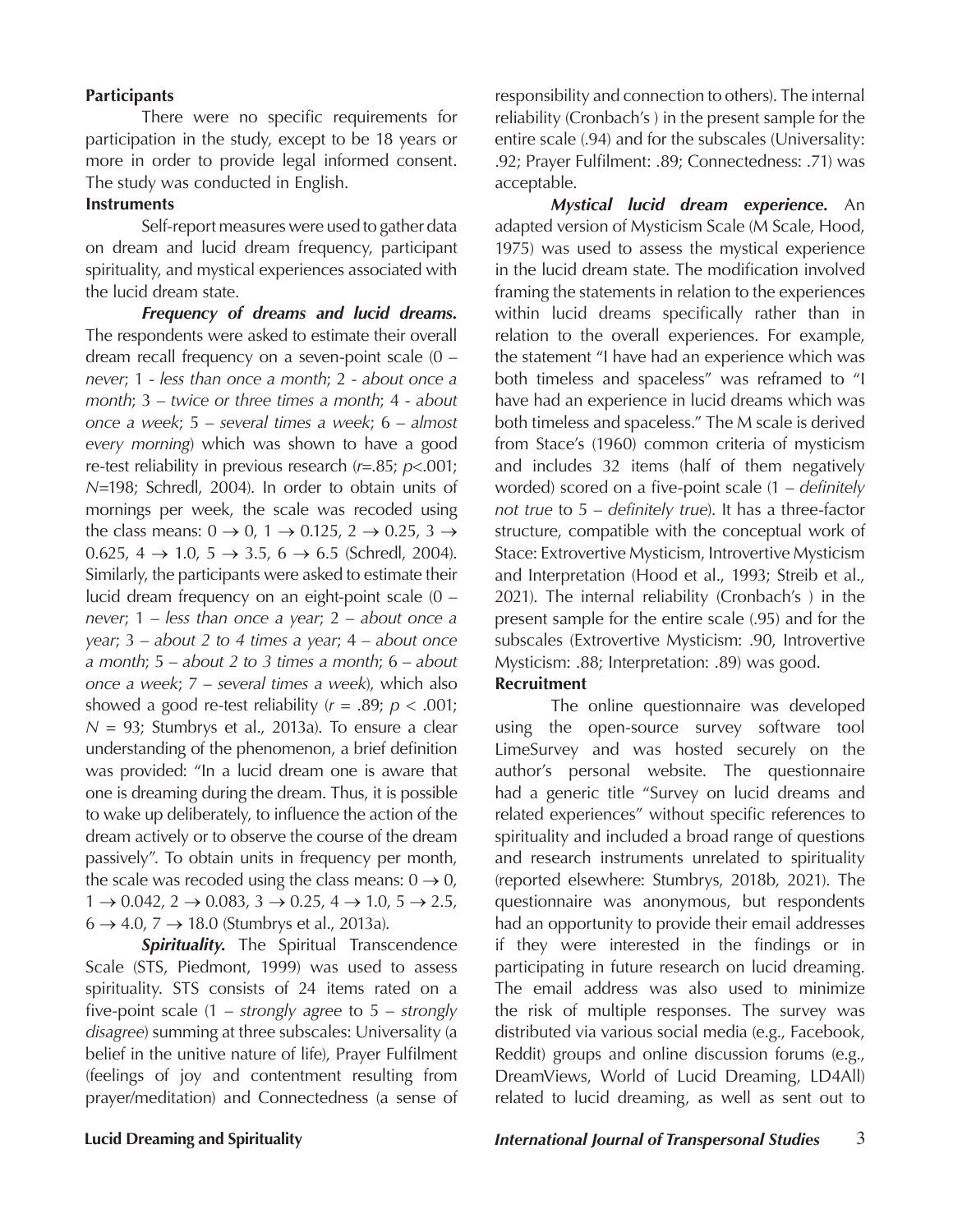a pool of respondents who had participated in previous lucid dream-related online studies. When distributing the link to the survey, as with its title, only a very generic invitation was used (i.e., to participate in a study on lucid dreams, related experiences, and the effects they may have) to avoid possible biases. All questions and instruments were presented in English. The study was conducted in accordance with the Declaration of Helsinki.

#### **Treatment of Data**

IBM SPSS (Version 22) was used for statistical analysis. Spearman's *rho* correlations were used to assess the associations between the variables. Student's independent *t*-test was used for comparison of spirituality measures between frequent lucid dreamers and infrequent and nonlucid dreamers. Logistic regression analyses were conducted for spirituality measures with a pool of predictor variables (including demographics—age, sex) to control for intercorrelations and assess possible influencing variables. An  $\alpha = .05$  significance level was employed throughout statistical analyses.

#### **Results**

The responses were collected between July 2016 and September 2020. The sample consisted of 471 adult participants (249 men, 217 women, and

|                                                    |              |     | <b>Sex</b>   |             |  |  |
|----------------------------------------------------|--------------|-----|--------------|-------------|--|--|
| <b>Demographic Category</b>                        | <b>Total</b> | F   | M            | X           |  |  |
| Age group                                          |              |     |              |             |  |  |
| $18 - 35$                                          | 312          | 134 | 175          | 3           |  |  |
| $36 - 59$                                          | 137          | 74  | 61           | 2           |  |  |
| $60+$                                              | 22           | 9   | 13           | 0           |  |  |
| Geographical region                                |              |     |              |             |  |  |
| Europe (26)                                        | 216          | 102 | 112          | $\mathbf 2$ |  |  |
| North America (2)                                  | 197          | 92  | 102          | 3           |  |  |
| Latin America / Caribbean (5)                      | 13           | 3   | 10           | 0           |  |  |
| Africa (5)                                         | 6            | 4   | $\mathbf{2}$ | 0           |  |  |
| Asia (13)                                          | 24           | 9   | 15           | 0           |  |  |
| Oceania (2)                                        | 15           |     | 8            | 0           |  |  |
| Table 1. Sample breakdown by sex, age group, and   |              |     |              |             |  |  |
| geographical region. (Note: Numbers in brackets    |              |     |              |             |  |  |
| alongside geographical region indicate the number  |              |     |              |             |  |  |
| of countries represented by participants from that |              |     |              |             |  |  |
| region. "X" indicates other/non-binary.)           |              |     |              |             |  |  |

| <b>Frequency categories</b>                        | n   | %    |  |  |  |
|----------------------------------------------------|-----|------|--|--|--|
| Dream recall                                       |     |      |  |  |  |
| <b>Never</b>                                       | 1   | 0.2  |  |  |  |
| Less than once a month                             | 10  | 2.1  |  |  |  |
| About once a month                                 | 5   | 1.1  |  |  |  |
| About 2–3 times a month                            | 22  | 4.7  |  |  |  |
| About once a week                                  | 47  | 10.0 |  |  |  |
| Several times a week                               | 146 | 31.0 |  |  |  |
| <b>Almost every morning</b>                        | 240 | 51.0 |  |  |  |
| <b>Lucid dreams</b>                                |     |      |  |  |  |
| Never                                              | 24  | 5.1  |  |  |  |
| Less than once a year                              | 26  | 5.5  |  |  |  |
| About once a year                                  | 21  | 4.5  |  |  |  |
| About 2–4 times a year                             | 93  | 19.7 |  |  |  |
| About once a month                                 | 91  | 19.3 |  |  |  |
| About 2–3 times a month                            | 77  | 16.3 |  |  |  |
| About once a week                                  | 55  | 11.7 |  |  |  |
| Several times a week                               | 84  | 17.8 |  |  |  |
| Table 2. Dream recall and lucid dream frequency of |     |      |  |  |  |
| the study sample $(N = 471)$ .                     |     |      |  |  |  |

other/non-binary individuals) who completed the online questionnaire. The age of participants ranged from 18 to 84 years, with a mean age of  $33.1 \pm 12.8$ . The participants were from 54 different countries, though the highest proportion was from the United States (174 respondents, 36.9% of the total sample). The sample breakdown in relation to sex, age group and geographical region is presented in Table 1.

The frequencies of lucid dreams and of dream recall of the study participants are presented in Table 2. Most respondents (447, 94.9%) had lucid dream experience, and the majority of the sample (307, 65.2%) were frequent lucid dreamers (Snyder & Gackenbach, 1988) having lucid dreams once a month or more often. The participants were good dream recallers, with just over the half of the sample remembering their dreams almost every morning (Table 2).

The descriptive data and correlations among the study variables are provided in Table 3. Age, lucid dream frequency and overall dream recall frequency were positively associated with spiritual transcendence and mystical lucid dream experience (Table 3).

#### **Lucid dreaming and spirituality**

Frequent lucid dreamers scored higher on the Spiritual Transcendence Scale and on two of its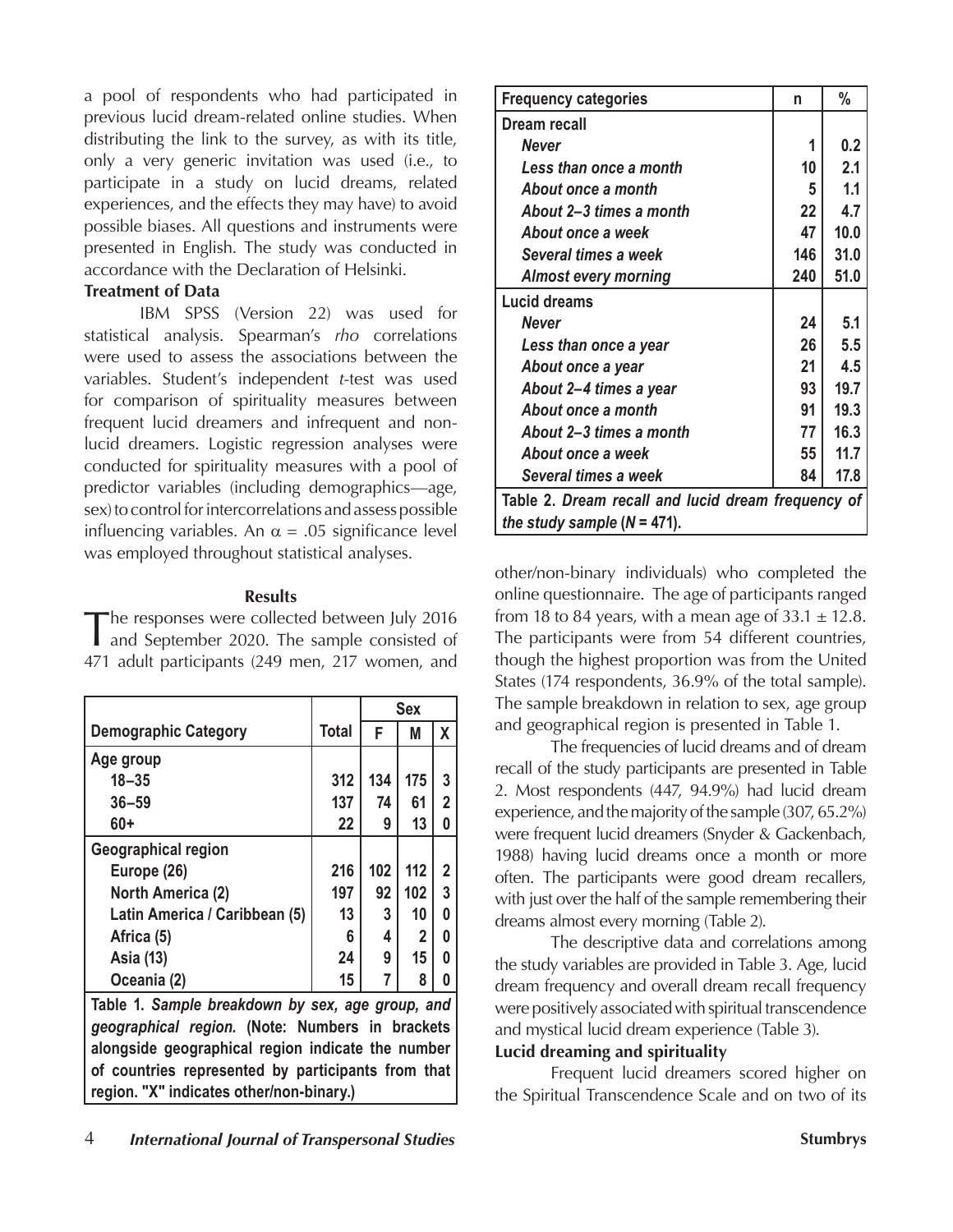| Variable                                                                                                        | M(SD)       | <b>DRF</b> | <b>LDF</b> | STS-U     | STS-PF    | STS-C     | <b>STS</b> | M-EM      | M-IM      | M-I       | M         |
|-----------------------------------------------------------------------------------------------------------------|-------------|------------|------------|-----------|-----------|-----------|------------|-----------|-----------|-----------|-----------|
| Age <sup>a</sup>                                                                                                | 33.1 (12.8) | $.146**$   | $.098*$    | $.344***$ | $.328***$ | $.315***$ | $.378***$  | $.245***$ | $.182***$ | $.257***$ | $.251***$ |
| <b>DRF</b> <sup>a</sup>                                                                                         | 4.5(2.2)    |            | $.440***$  | $.172***$ | $.171***$ | .046      | $.164***$  | $.162**$  | $.197***$ | $.225***$ | $.218***$ |
| LDF <sup>a</sup>                                                                                                | 4.3(6.5)    |            |            | $.139**$  | $.124**$  | .052      | $.127**$   | $.294**$  | $.375***$ | $.329***$ | $.371***$ |
| STS-U <sup>a</sup>                                                                                              | 32.4(9.0)   |            |            |           | $.724***$ | $.548***$ | $.913***$  | $.475***$ | $.369***$ | $.500***$ | $.493***$ |
| <b>STS-PF</b> <sup>a</sup>                                                                                      | 27.5(8.3)   |            |            |           |           | $.563***$ | .907***    | $.454***$ | .388***   | $.507***$ | $.497***$ |
| STS-C <sup>a</sup>                                                                                              | 19.5(4.6)   |            |            |           |           |           | .728***    | $.314***$ | $.218***$ | $.367***$ | $.335***$ |
| <b>STS<sup>a</sup></b>                                                                                          | 79.5 (19.2) |            |            |           |           |           |            | .495***   | $.391***$ | $.545***$ | $.527***$ |
| M-EM <sup>b</sup>                                                                                               | 20.9(9.1)   |            |            |           |           |           |            |           | $.685***$ | .782***   | $.893***$ |
| M-IM <sup>b</sup>                                                                                               | 35.6(12.4)  |            |            |           |           |           |            |           |           | $.687***$ | $.886***$ |
| $M-lb$                                                                                                          | 38.9 (12.1) |            |            |           |           |           |            |           |           |           | $.916***$ |
| M <sub>p</sub>                                                                                                  | 95.4 (30.3) |            |            |           |           |           |            |           |           |           |           |
| Table 3. Descriptive data and intercorrelations between study variables (Spearman's rho)                        |             |            |            |           |           |           |            |           |           |           |           |
| Note: DRF = dream recall frequency (times per week); LDF = lucid dream frequency (times per month); STS-U =     |             |            |            |           |           |           |            |           |           |           |           |
| STS Universality subscale score; STS-PF = STS Prayer Fulfilment subscale score; STS-C = STS Connectedness       |             |            |            |           |           |           |            |           |           |           |           |
| cubecale seems: STS = overall STS seems: M EM - M Seale Extravertive Musticism subscale seems: M IM - M Seale L |             |            |            |           |           |           |            |           |           |           |           |

**subscale score; STS = overall STS score; M-EM = M Scale Extrovertive Mysticism subscale score; M-IM = M Scale**  Introvertive Mysticism subscale score; M-I = M Scale Interpretation subscale score; M = overall M Scale score; <sup>a</sup>n = **471, b n = 447, \*p<.05, \*\*p<.01, \*\*\*p<.001.**

subscales (Universality and Prayer Fulfilment) than infrequent and non-lucid dreamers (Table 4). Further, a regression analysis was conducted with STS scale and its subscales as dependent variables and age, sex, dream recall frequency and lucid dream frequency as predictor variables (Table 5). When controlled for demographics and overall dream recall frequency, lucid dream frequency was still a significant predictor of higher scores on the overall STS scale and its Universality subscale (Table 5).

# **Mystical lucid dream experience and spirituality**

To assess the relationships between mystical lucid dream experience and spirituality, regression analyses were conducted with STS scale and its subscales as dependent variables and M Scale facets as predictor variables (Table 6). The Interpretation subscale was a significant predictor of all facets of spiritual transcendence, while External Mysticism was a predictor of the overall STS score and Universality and Prayer Fulfilment subscales (Table 6).

## **Discussion**

Overall, the empirical findings support the relationship between lucid dreaming and spirituality: More frequent lucid dreamers had higher spiritual transcendence scores than infrequent and non-lucid dreamers (Table 4), and the lucid dream frequency remained a significant predictor of spiritual transcendence even when controlled

| <b>Variable</b>                                                                                                            | <b>Frequent lucid dreamers</b><br>$(n = 307)$ | Infrequent and non-lucid dreamers<br>$(n = 164)$ |      | df    | p    |  |  |
|----------------------------------------------------------------------------------------------------------------------------|-----------------------------------------------|--------------------------------------------------|------|-------|------|--|--|
| <b>STS-Universality</b>                                                                                                    | 33.3(8.7)                                     | 30.8(9.4)                                        | 2.98 | 469   | .003 |  |  |
| <b>STS-Prayer Fulfilment</b>                                                                                               | 28.2(7.9)                                     | 26.1(8.9)                                        | 2.62 | 469   | .009 |  |  |
| <b>STS-Connectedness</b>                                                                                                   | 19.7(4.5)                                     | 19.3(4.8)                                        | 0.97 | 469   | .335 |  |  |
| <b>STS Overall</b>                                                                                                         | 81.2(18.2)                                    | 76.1 (20.8)                                      | 2.66 | 296.8 | .008 |  |  |
| $\mid$ Table 4. Comparison of spiritual transcendence scores between frequent lucid dreams and infrequent/non-lucid $\mid$ |                                               |                                                  |      |       |      |  |  |

**Table 4.** *Comparison of spiritual transcendence scores between frequent lucid dreams and infrequent/non-lucid dreamers*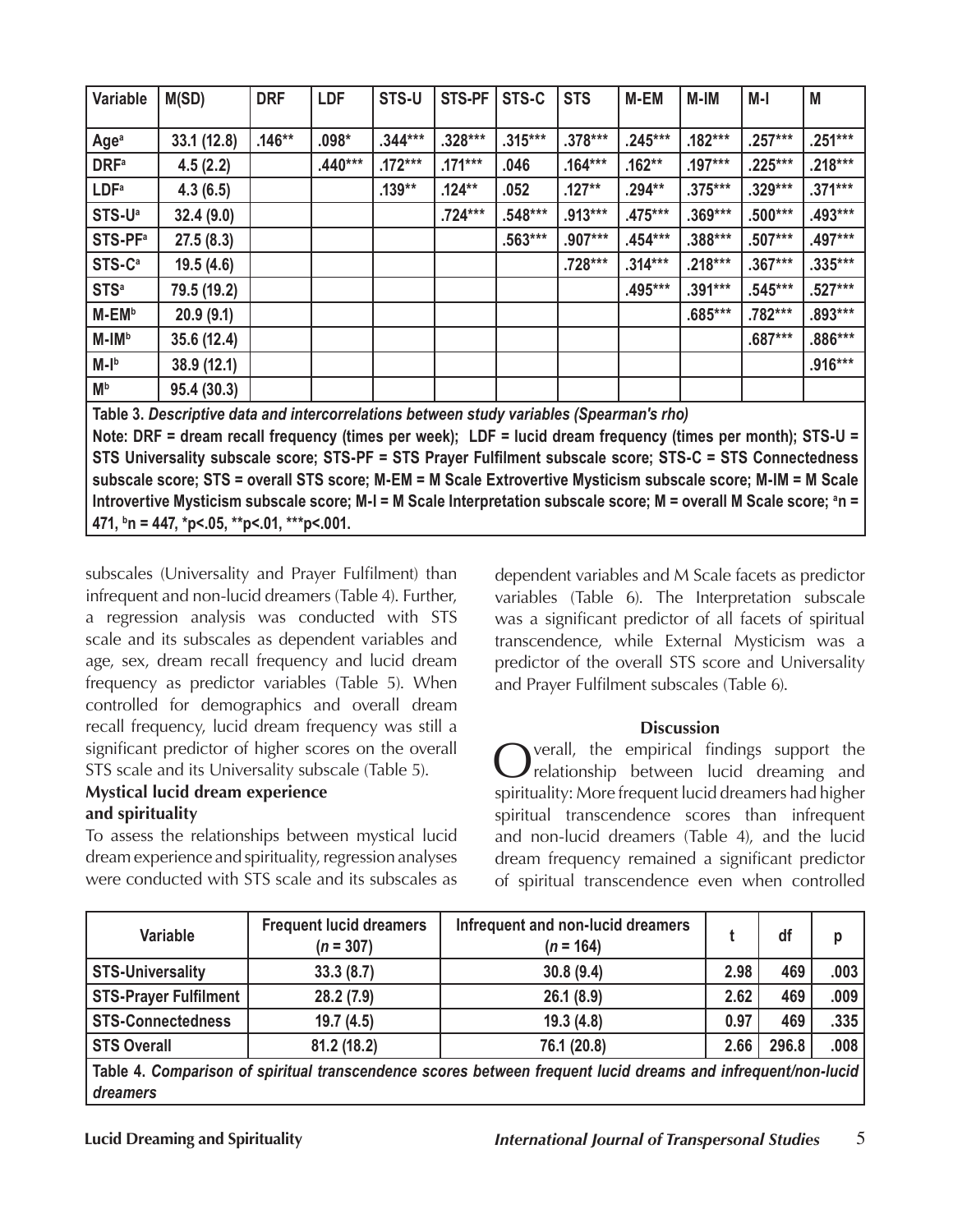| Variable                                                                                                                                                                                                                                  | STS-                      | STS-                       | STS-                         | <b>STS</b>                   |  |  |
|-------------------------------------------------------------------------------------------------------------------------------------------------------------------------------------------------------------------------------------------|---------------------------|----------------------------|------------------------------|------------------------------|--|--|
|                                                                                                                                                                                                                                           | <b>Universality</b>       | <b>Prayer Fulfilment</b>   | <b>Connectedness</b>         | <b>Overall</b>               |  |  |
| Age                                                                                                                                                                                                                                       | Beta = $.31, t = 7.00***$ | Beta = $.30, t = 6.86***$  | Beta = $.29$ , t = $6.54***$ | Beta = $.34$ , t = $7.96***$ |  |  |
| Gender (M <f)< td=""><td>Beta = <math>.07, t = 1.59</math></td><td>Beta = <math>-.04</math>, <math>t = -.80</math></td><td>Beta = <math>.02</math>, t = <math>.47</math></td><td>Beta = <math>.02</math>, t = <math>.52</math></td></f)<> | Beta = $.07, t = 1.59$    | Beta = $-.04$ , $t = -.80$ | Beta = $.02$ , t = $.47$     | Beta = $.02$ , t = $.52$     |  |  |
| Dream recall<br>frequency                                                                                                                                                                                                                 | Beta = $.06$ , t = 1.23   | Beta = $.08$ , t = 1.63    | Beta = $.03, t = .60$        | Beta = $.07$ , t = 1.45      |  |  |
| Lucid dream<br>frequency                                                                                                                                                                                                                  | Beta = .11, $t = 2.16*$   | Beta = $.09$ , t = 1.91    | Beta = $.04$ , t = $.84$     | Beta = $0.10$ , t = $2.07*$  |  |  |
| Table 5. Regression analyses for spiritual transcendence scores with age, gender, dream recall and lucid dream                                                                                                                            |                           |                            |                              |                              |  |  |

*frequencies as predictors. Note: \*p<.05, \*\*\*p<.001.*

for the overall dream recall frequency, as well as age and sex (Table 5). Moreover, the mystical lucid dream experience was also a predictor of spiritual transcendence (Table 6).

The most straightforward explanation of the findings is that having recurrent lucid dreams – which are transpersonal experiences in themselves (Mota-Rolim et al., 2020; Stumbrys, 2018a) – can facilitate spiritual transcendence in lucid dreams, especially if encountering the mystical type of lucid dream experiences. Yet, as this was a crosssectional correlational study without a longitudinal observation, no causation can be inferred, and an alternative explanation can also be possible: Spiritual growth leads to having more lucid dreams and more mystical-type experiences in them. For example, previous research showed that long-term meditators have more lucid dreams and more archetypal dreams (Baird et al., 2019; Faber et al., 1978). Yet, the correlation between the age and the lucid dream frequency was very weak in the present sample,

while age correlated much more strongly with spiritual transcendence and mystical lucid dream experience (Table 3). Previous research also showed either no association (e.g., Stumbrys et al., 2015) or even a decline of lucid dream frequency with age (e.g., Schredl & Goritz, 2015), giving more support to the former possibility (i.e., lucid dreaming being the causal factor); however, longitudinal research is needed to establish this.

Lucid dream frequency was positively associated with the overall spiritual transcendence score, as well with two of its subscales – Universality and Prayer Fulfilment. However, the latter association became non-significant when controlled for age, sex and overall dream recall frequency (Table 4). Piedmont (1999) defined Spiritual Transcendence as "the capacity of individuals to stand outside of their immediate sense of time and place to view life from a larger, more objective perspective. This transcendent perspective is one in which a person sees a fundamental unity underlying the diverse

| <b>Variable</b>                                                                                                | <b>STS-Universality</b>    | <b>STS-Prayer</b><br><b>Fulfilment</b> | <b>STS-Connectedness</b>    | <b>STS Overall</b>           |  |  |
|----------------------------------------------------------------------------------------------------------------|----------------------------|----------------------------------------|-----------------------------|------------------------------|--|--|
| <b>M-Extrovertive</b><br><b>Mysticism</b>                                                                      | Beta = $.20, t = 2.87**$   | Beta = $.15$ , t = $2.12*$             | Beta = $.08$ , t = 1.09     | Beta = .18, $t = 2.63**$     |  |  |
| <b>M-Introvertive</b><br><b>Mysticism</b>                                                                      | Beta = $-.03$ , $t = -.53$ | Beta = $-.01$ , t = $-.10$             | Beta = $-.09$ , t = $-1.35$ | Beta = $-.04$ , $t = -.67$   |  |  |
| <b>M-Interpretation</b>                                                                                        | Beta = .37, $t = 5.37***$  | Beta = $.39$ , t = $5.70***$           | Beta = .37, $t = 5.07***$   | Beta = $.43$ , t = $6.51***$ |  |  |
| Table 6. Regression analyses for spiritual transcendence scores with mystical lucid dream experience facets as |                            |                                        |                             |                              |  |  |
| predictors. Note: *p<.05, **p<.01, ***p<.001.                                                                  |                            |                                        |                             |                              |  |  |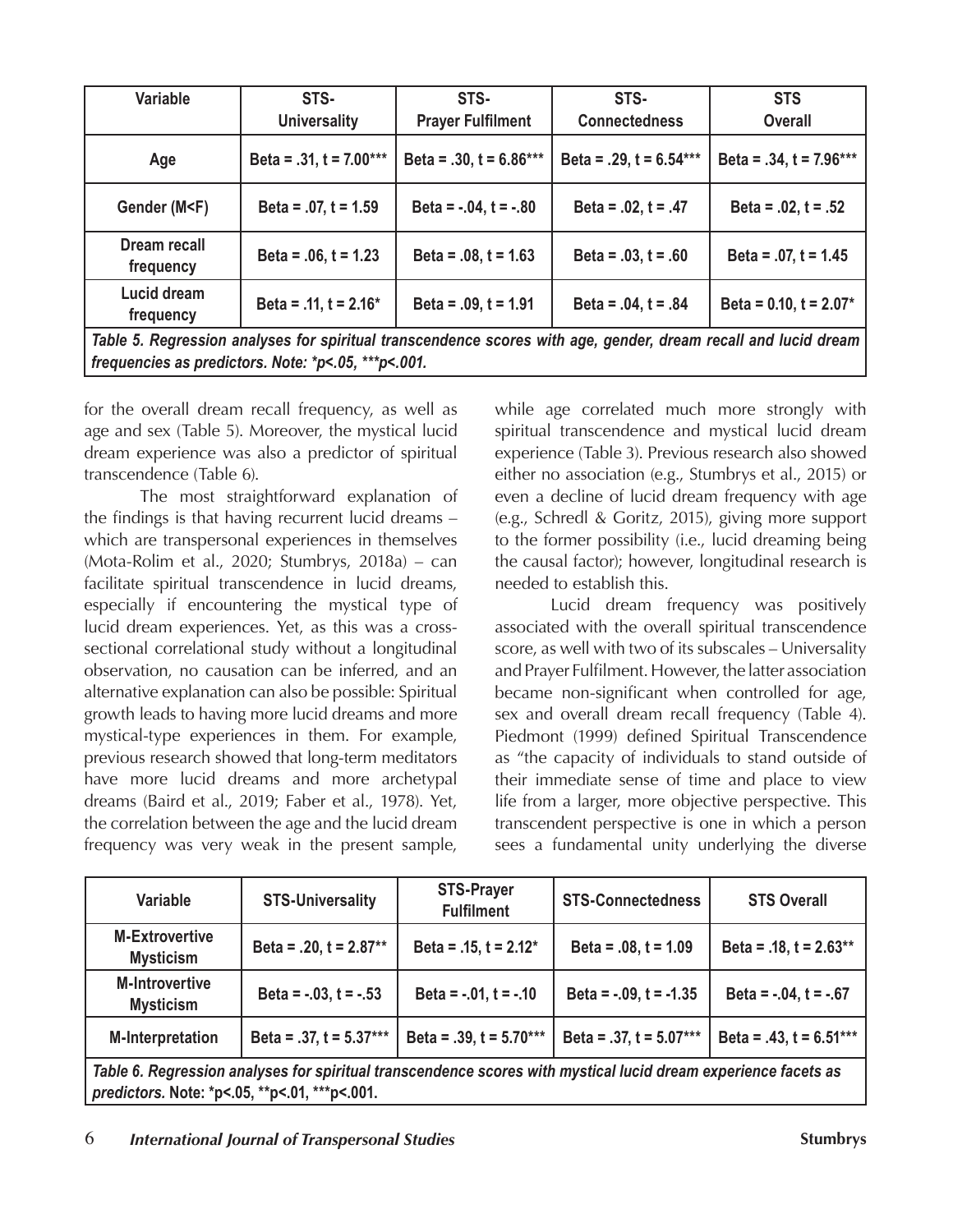strivings of nature" (p. 988). The facet of Universality represents the belief in the unitive nature of life, while Prayer Fulfillment refers to feelings of joy and contentment which result from personal encounters with a transcendent reality (Piedmont, 1999). In the context of lucid dreaming, Prayer Fulfillment is likely to be linked to specific spiritual experiences in lucid dreams, and therefore it may be more dependent on overall dream recall. On the other hand, Universality – the belief in the unitive nature of life – is likely to more result from the overall lucid dream experience, as the lucid dreamer gains deeper insights into the dreaming and – consequently – waking realities. Notably, no association was observed with the third component of spiritual transcendence, Connectedness, which relates to the sense of personal responsibility to others (Piedmont, 1999). Generally, there are two attitudes in relation to otherness (e.g., other beings/dream characters) in lucid dreams: more ego-logical (accepting the dream as a self-created private experience and therefore the lucid dreamers can do whatever they want in this state) and more eco-logical (accepting the dreams as a more transcendent experience and treating other beings in lucid dreams as autonomous independent agents) (Sparrow, 2014). Evidently, the two stances would affect Connectedness rather differently.

Mystical lucid dream experience was apparently associated with lucid dream frequency (as chances for mystical lucid dream experience would naturally increase the more lucid dreams the individual has) and also with all facets of spiritual transcendence (Table 3). When controlled for intercorrelations (Table 6), a more revealing picture emerged. First, the strongest predictor of spiritual transcendence was Interpretation, implying that the way the experience is interpreted plays a more important role in relation to spirituality than the actual experience itself. Within Hood's (1975) Mysticism Scale, the Interpretation facet includes the aspects of positive affect, sacredness and noetic quality (i.e., sense of knowledge). Using the same questionnaire, Chen at al. (2012) found that Chinese Christians and non-Christians more strongly differed on the Interpretation factor rather than two experiential ones (i.e. Introvertive and

Extrovertive Mysticism), similarly indicating that experiences themselves might be more universal, while their interpretation tends to be more different depending on the spiritual and religious background of an individual. In relation to dreams, a study by Phillips and Pargament (2002) showed that the more sacred the dream was perceived, the more it led to beneficial outcomes, including psychological and spiritual growth, supporting the importance of Interpretation.

Second, there was a difference in the direction of mystical lucid dream experience: extrovertive but not introvertive mysticism was a predictor of higher spiritual transcendence (Table 6). According to Stace (1960), upon whose theory the scale was constructed, the extrovertive mystical experience "looks outward through the senses" (p. 61) in apprehending Oneness and Unity in all or through the multiplicity of the world, while the introvertive mystical experience "looks inward into the mind" (p. 61) to withdraw from the world and achieve pure consciousness devoid of any mental content. While introvertive mystical experience does represent the ultimate goal of Tibetan dream yoga (Tarab Tulku, 2000; Wangyal, 1998), it appears that the engagement with the dream world while lucid dreaming, seeing it alive and interconnected, rather than withdrawing from it, fosters greater spiritual transcendence in lucid dreamers. Similarly, in Tibetan dream yoga, the adepts are first advised to actively engage with the lucid dream world by developing the mastery of dream control and mental flexibility, and only in very advanced stages of the practice are they encouraged to go beyond the dream appearances into introvertive mysticism-type experiences (Tarab Tulku, 2000). While an argument can be made that all lucid dream experiences are oriented "inward to the mind" rather than "outward through the senses," both lucid and non-lucid dreaming provide a very naturalistic simulation of reality and perception, based on corresponding neural mechanisms (Erlacher & Schredl, 2008), making the distinction (inward *vs.* outward) just as valid as in the waking state.

Several limitations of the present research must be acknowledged. First, the sample was self-selected and recruited online through social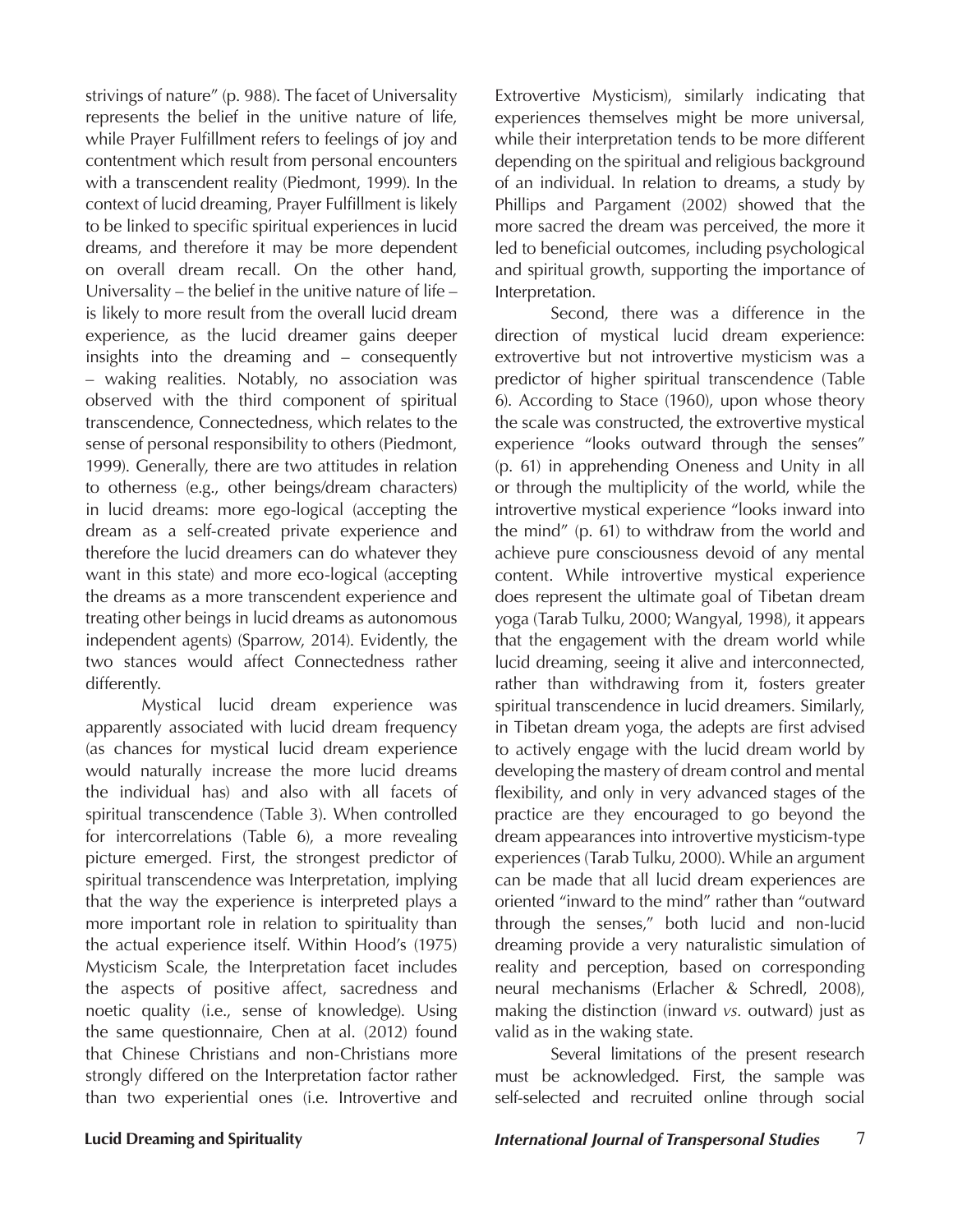network groups related to lucid dreaming; therefore the findings might not be representative of all lucid dreamers. For instance, the participants may have had more positive attitudes to lucid dreaming (Schredl et al., 2019). Further, most of the participants were young adults from the Western countries (Europe and Northern America), which also limits generalizability, especially in relation to different cultural contexts. The religious and spiritual affiliation of the participants was not surveyed in the present research, which may also have an influence on the present findings, for example, depending on whether spirituality is perceived from a more traditional religious context or from a more secular perspective. On the other hand, spirituality was not explicitly mentioned in the survey description and the questionnaire included a number of other items unrelated to spirituality (Stumbrys, 2018b, 2021), thus minimizing possible biases towards spirituality. Further, as mentioned above, the data is cross-sectional and not longitudinal; therefore causal relationships cannot be established. Future research would certainly benefit from longitudinal studies observing lucid dreamers over a longer period, registering their mystical experiences in lucid dreams and measuring changes in their spiritual attitudes. Furthermore, it would be very interesting to follow up a group of lucid dreamers who are actively using their lucid dreams as a means of spiritual practice whether as a part of established tradition, such as Tibetan dream yoga, or as a part of their individual spiritual path.

In summary, the present findings support the relationship between lucid dreaming and spirituality. It is suggested that having recurrent lucid dreams and mystical type experiences in them fosters spiritual growth; however, due to the correlational nature of the present research, no causal effects can be inferred, and longitudinal research confirming this is needed. To facilitate this process, lucid dreamers could be advised to be actively engaged with their dream worlds, treat them as sacred; acknowledge and appreciate otherness in the lucid dream state by seeing others in lucid dreams as sentient beings, though realizing the oneness among the multiplicity of forms; cultivate the sense of joy and positive affect in their lucid dreams; and seek spiritual experiences, e.g. connecting with Divine (Bogzaran,

1990), while being lucid in a dream. In such a way, lucid dreaming may serve as a genuine spiritual practice, especially within a more secular context of self-spirituality (Heelas, 1996), as lucid dreaming has a rather positive and credible profile within the general population (Lüth et al., 2018).

### **References**

- Baird, B., Riedner, B. A., Boly, M., Davidson, R. J., & Tononi, G. (2019). Increased lucid dream frequency in long-term meditators but not following Mindfulness-Based Stress Reduction training. *Psychology of Consciousness: Theory, Research, and Practice*, *6*(1), 40–54. https://doi. org/10.1037/cns0000176
- Bogzaran, F. (1990). Experiencing the divine in the lucid dream state. *Lucidity Letter*, *9*(1), 169–176.
- Bulkeley, K. (1996). Dreaming as a spiritual practice. *Anthropology of Consciousness*, *7*(2), 1–15. https://doi.org/10.1525/ac.1996.7.2.1
- Chen, Z., Zhang, Y., Hood, R. W., & Watson, P. J. (2012). Mysticism in Chinese Christians and non-Christians: Measurement invariance of the Mysticism Scale and implications for the mean differences. *International Journal for the Psychology of Religion*, *22*(2), 155–168. https:// doi.org/10.1080/10508619.2011.638586
- Davis, D. E., Rice, K., Hook, J. N., Van Tongeren, D. R., DeBlaere, C., Choe, E., & Worthington, E. L., Jr. (2015). Development of the Sources of Spirituality Scale. *Journal of Counseling Psychology, 62*(3), 503–513. https://doi.org/10.1037/cou0000082
- de Macêdo, T. C. F., Ferreira, G. H., de Almondes, K. M., Kirov, R., & Mota-Rolim, S. A. (2019). My dream, my rules: Can lucid dreaming treat nightmares? *Frontiers in Psychology, 10,* 2618. https://doi.org/10.3389/fpsyg.2019.02618
- Doll, E., Gittler, G., & Holzinger, B. (2009). Dreaming, lucid dreaming and personality. *International Journal of Dream Research*, *2*(2), 52–57. https://doi.org/10.11588/ijodr.2009.2.142
- Erlacher, D., & Schredl, M. (2008). Do REM (lucid) dreamed and executed actions share the same neural substrate? *International Journal of Dream Research*, *1*(1), 7–13. https://doi.org/10.11588/ ijodr.2008.1.20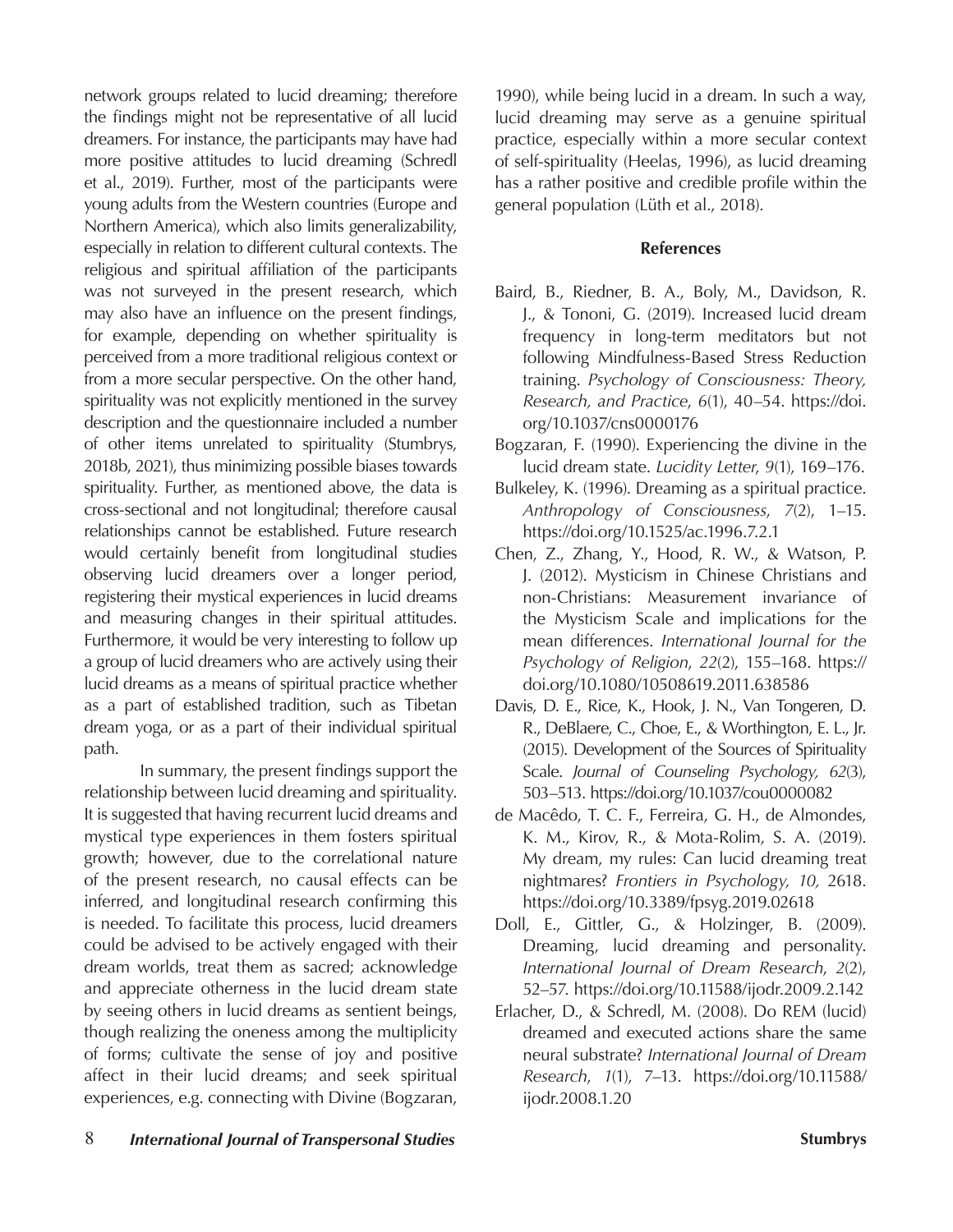- Esser, T. (2014). Kundalini and non-duality in the lucid dreaming state. In R. Hurd & K. Bulkeley (Eds.), *Lucid dreaming: New perspectives on consciousness in sleep* (Vol. 2, pp. 233–263). Praeger.
- Faber, P. A., Saayman, G. S., & Touyz, S. W. (1978). Meditation and archetypal content of nocturnal dreams. *Journal of Analytical Psychology*, *23*(1), 1–22. https://doi.org/10.1111/j.1465-5922.1978.0 0001.x
- Heelas, P. (1996). *The New Age movement: The celebration of the self and the sacralization of modernity*. Blackwell.
- Hood, R. W. (1975). The construction and preliminary validation of a measure of reported mystical experience. *Journal for the Scientific Study of Religion*, *14*(1), 29. https://doi. org/10.2307/1384454
- Hood, R. W., Morris, R. J., & Watson, P. J. (1993). Further factor analysis of Hood's Mysticism Scale. *Psychological Reports*, *73*(Suppl. 3), 1176–1178. https://doi.org/10.2466/pr0.1993.73.3f.1176
- Kelzer, K. (2014). The mystical potential of lucid dreaming. In R. Hurd & K. Bulkeley (Eds.), *Lucid dreaming: New perspectives on consciousness in sleep* (Vol. 2, pp. 302–317). Praeger.
- Konkoly, K., & Burke, C. T. (2019). Can learning to lucid dream promote personal growth? *Dreaming*, *29*(2), 113–126. https://doi.org/10.1037/drm0 000101
- LaBerge, S. (1985). *Lucid dreaming. The power of being awake and aware in your dreams*. Tarcher.
- LaBerge, S., Levitan, L., & Dement, W. C. (1986). Lucid dreaming: Physiological correlates of consciousness during REM sleep. *Journal of Mind and Behavior, 7*(2–3), 251–258.
- Lüth, K., Appel, K., Pipa, G., & Schredl, M. (2018). The public perception of lucid dreaming and its research. *International Journal of Dream Research*, *11*(2), 186–196. https://doi. org/10.11588/ijodr.2018.2.51105
- McNamara, P., & Bulkeley, K. (2015). Dreams as a source of supernatural agent concepts. *Frontiers in Psychology*, *6*, 283. https://doi.org/10.3389/ fpsyg.2015.00283
- Mota-Rolim, S. A., Brandão, D. S., Andrade, K. C., de Queiroz, C. M. T., Araujo, J. F., de Araujo, D. B., & Ribeiro, S. (2015). Neurophysiological

features of lucid dreaming during N1 and N2 sleep stages: Two case reports. *Sleep Science, 8*(4), 215. https://doi.org/10.1016/j.slsci.2016.0 2.093

- Mota-Rolim, S. A., Bulkeley, K., Campanelli, S., Lobão-Soares, B., De Araujo, D. B., & Ribeiro, S. (2020). The dream of God: How do religion and science see lucid dreaming and other conscious states during sleep? *Frontiers in Psychology, 11*, 555731. https://doi.org/10.3389/ fpsyg.2020.555731
- Norbu, N. (1992). *Dream yoga and the practice of natural light* (M. Katz, Ed.). Snow Lion.
- Phillips, R. E., & Pargament, K. I. (2002). The sanctification of dreams: Prevalence and implications. *Dreaming*, *12*(3), 141–153. https:// doi.org/10.1023/A:1020166208750
- Piedmont, R. L. (1999). Does spirituality represent the sixth factor of personality? Spiritual transcendence and the Five-Factor Model. *Journal of Personality*, *67*(6), 985–1013. https:// doi.org/10.1111/1467-6494.00080
- Piedmont, R. L. (2007). Cross-cultural generalizability of the Spiritual Transcendence Scale to the Philippines: Spirituality as a human universal. *Mental Health, Religion & Culture, 10*(2), 89– 107. https://doi.org/10.1080/13694670500275 494
- Piedmont, R. L., & Leach, M. M. (2002). Crosscultural generalizability of the Spiritual Transcendence Scale in India: Spirituality as a universal aspect of human experience. *American Behavioral Scientist, 45*(12), 1888–1901. https:// doi.org/10.1177/0002764202045012011
- Saunders, D. T., Roe, C. A., Smith, G., & Clegg, H. (2016). Lucid dreaming incidence: A quality effects meta-analysis of 50 years of research. *Consciousness and Cognition, 43*, 197–215. https://doi.org/10.1016/j.concog.2016.06.002
- Schädlich, M., & Erlacher, D. (2012). Applications of lucid dreams: An online study. *International Journal of Dream Research*, *5*(2), 134–138. https://doi.org/10.11588/ijodr.2012.2.9505
- Schredl, M. (2004). Reliability and stability of a dream recall frequency scale. *Perceptual and Motor Skills*, *98*, 1422–1426. https://doi. org/10.2466/pms.98.3c.1422-1426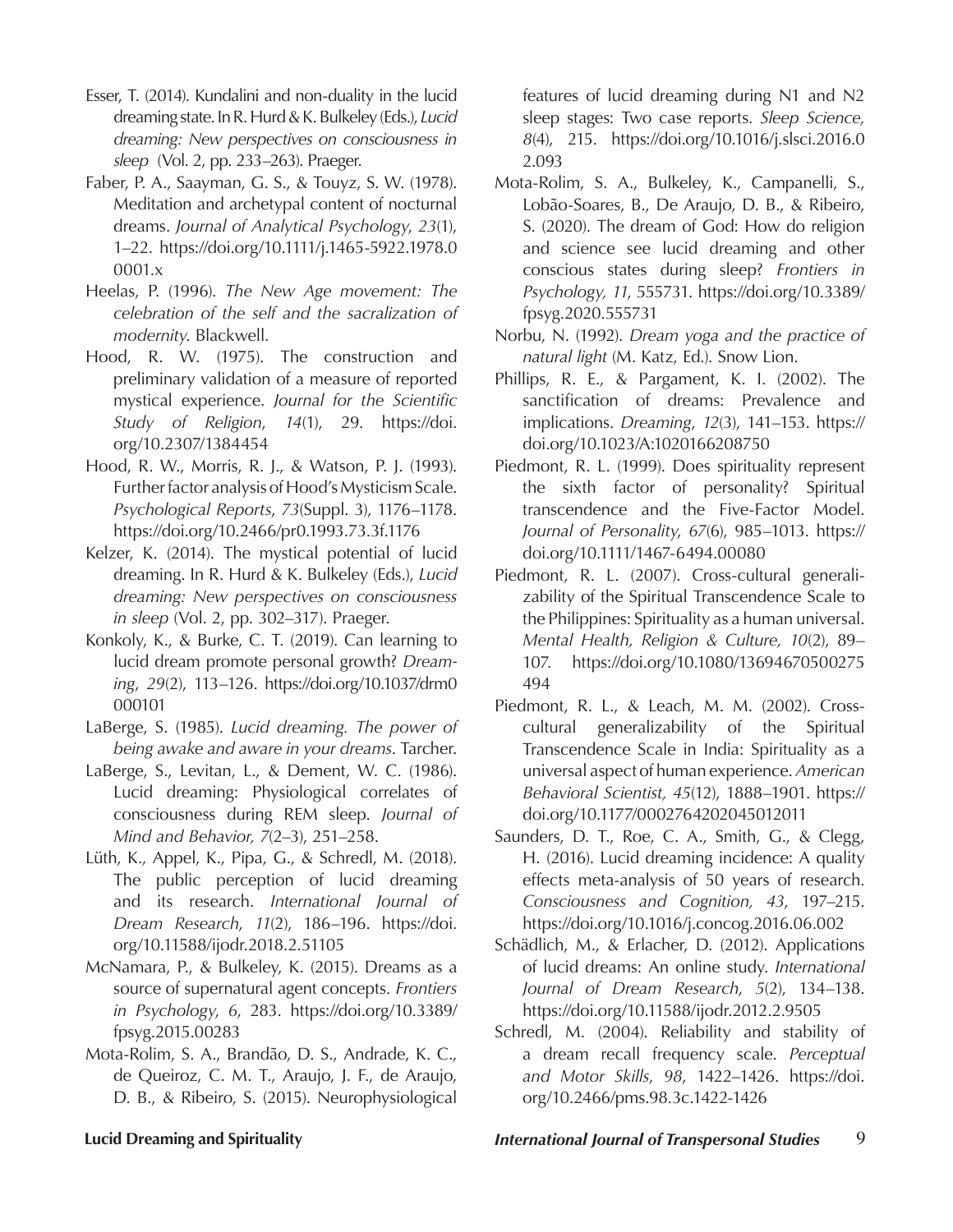- Schredl, M., & Goritz, A. S. (2015). Changes in dream recall frequency, nightmare frequency, and lucid dream frequency over a 3-year period. *Dreaming*, *25*(2), 81–87. https://doi.org/10.1037/ a0039165
- Schredl, M., Rieger, J., & Göritz, A. S. (2019). Measuring attitude toward lucid dreams: A sixitem scale. *Dreaming*, *29*(1), 91–99. https://doi. org/10.1037/drm0000094
- Snyder, T., & Gackenbach, J. (1988). Individual differences associated with lucid dreaming. In J. Gackenbach & S. LaBerge (Eds.), *Conscious mind, sleeping brain: Perspectives on lucid dreaming* (pp. 221–259). Plenum Press. https:// doi.org/10.1007/978-1-4757-0423-5\_10
- Sparrow, G. S. (2014). A non-dual perspective on the question of dream control. In R. Hurd & K. Bulkeley (Eds.), *Lucid dreaming: New perspectives on consciousness in sleep* (Vol. 1, pp. 325–346). Praeger.
- Stace, W. T. (1960). *Mysticism and philosophy*. Palgrave Macmillan.
- Stocks, A., Carr, M., Mallett, R., Konkoly, K., Hicks, A., Crawford, M., Schredl, M., & Bradshaw, C. (2020). Dream lucidity is associated with positive waking mood. *Consciousness and Cognition*, *83*, 102971. https://doi.org/10.1016/j. concog.2020.102971
- Streib, H., Klein, C., Keller B., & Hood, R. W. (2021). The Mysticism Scale as measure for subjective spirituality: New results with Hood's M-Scale and the development of a short form. In A. L. Ai, P. Wink, & K. A. Harris (Eds.) *Assessing spirituality in a diversified world* (pp. 467–491). Springer. https://doi.org/10.1007/978-3-030-52140- 0\_19
- Stumbrys, T. (2018a). Bridging lucid dream research and transpersonal psychology: Toward transpersonal studies of lucid dreams. *Journal of Transpersonal Psychology*, *50*(2), 176–193.
- Stumbrys, T. (2018b). Lucid nightmares: A survey of their frequency, features, and factors in lucid dreamers. *Dreaming, 28*(3), 193–204. https://doi. org/10.1037/drm0000090
- Stumbrys, T. (2021). Dispelling the shadows of the lucid night: An exploration of potential adverse effects of lucid dreaming. *Psychology of*

*Consciousness: Theory, Research, and Practice*. Advance online publication. https://doi.org/10.1 037/cns0000288

- Stumbrys, T., & Erlacher, D. (2012). Lucid dreaming during NREM sleep: Two case reports. *International Journal of Dream Research, 5*(2), 151–155. https:// doi.org/10.11588/ijodr.2012.2.9483
- Stumbrys, T., & Erlacher, D. (2016). Applications of lucid dreams and their effects on the mood upon awakening. *International Journal of Dream Research*, *9*(2), 146–150. https://doi. org/10.11588/ijodr.2016.2.33114
- Stumbrys, T., Erlacher, D., & Malinowski, P. (2015). Meta-awareness during day and night: The relationship between mindfulness and lucid dreaming. *Imagination, Cognition and Personality*, *34*(4), 415–433. https://doi. org/10.1177/0276236615572594
- Stumbrys, T., Erlacher, D., & Schredl, M. (2013a). Reliability and stability of lucid dream and nightmare frequency scales. *International Journal of Dream Research*, *6*(2), 53–56. https:// doi.org/10.11588/ijodr.2013.2.11137
- Stumbrys, T., Erlacher, D., & Schredl, M. (2013b). Testing the involvement of the prefrontal cortex in lucid dreaming: A tDCS study. *Consciousness and Cognition, 22*(4), 1214–1222. https://doi. org/10.1016/j.concog.2013.08.005
- Tarab Tulku. (2000). Lucid dreaming: Exerting the creativity of the unconscious. In G. Watson, S. Batchelor, & G. Claxton (Eds.), *The psychology of awakening: Buddhism, science and our dayto-day life* (pp. 271–283). Weiser Books.
- Wangyal, T. (1998). *The Tibetan yogas of dream and sleep*. Snow Lion.

## **About the Author**

*Tadas Stumbrys, PhD,* is Assistant Professor in psychology at Vilnius University in Lithuania and Core Faculty at Alef Trust, a UK based non-profit organization pioneering transformative postgraduate education via distance learning in consciousness, spirituality and transpersonal psychology, including MSc and PhD programmes in collaboration with Liverpool John Moores University. His research interests span the fields of dreams, consciousness,

10 *International Journal of Transpersonal Studies* **Stumbrys**